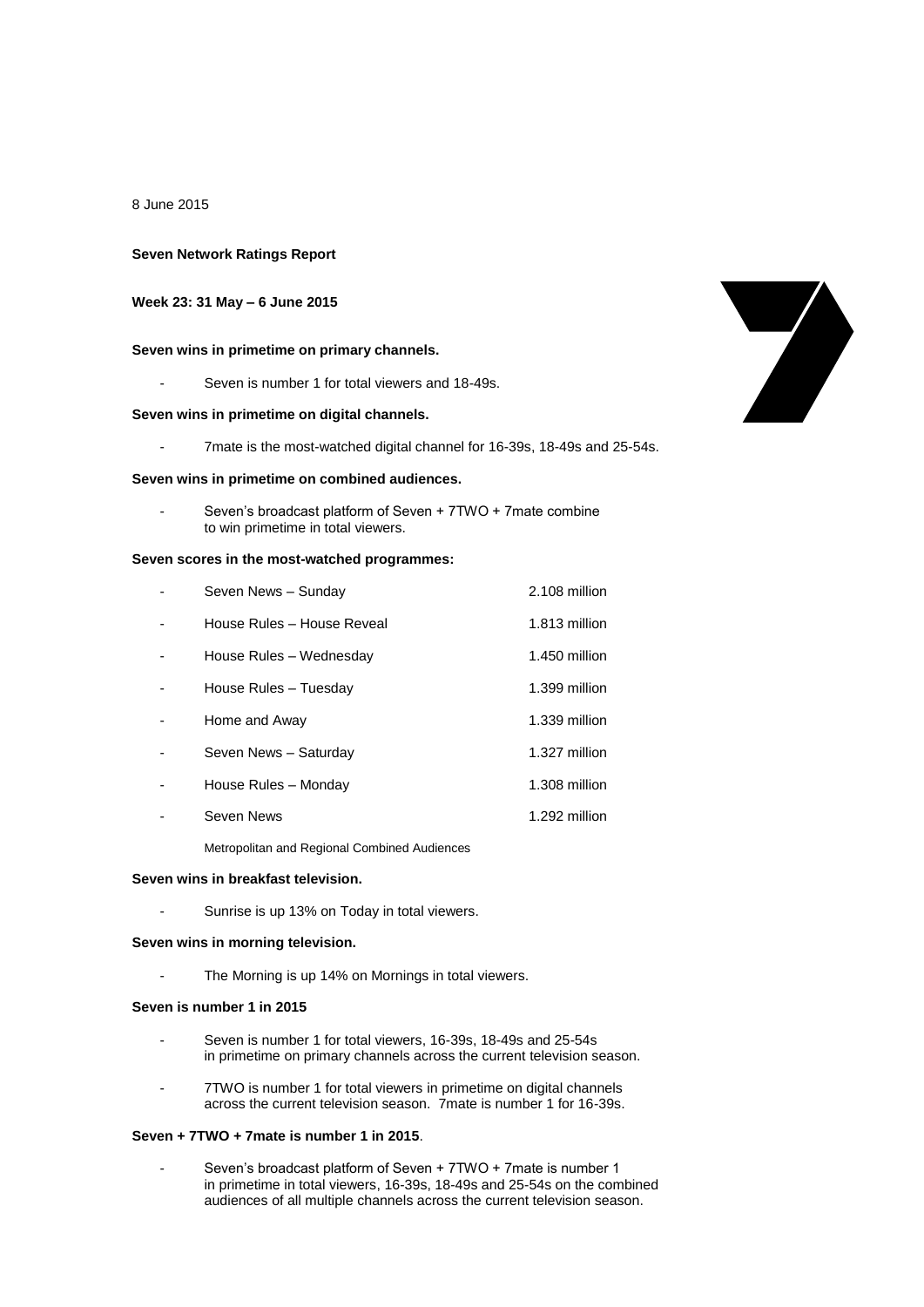# **Primetime audience demographics for primary channels**

| 6.00pm-midnight Week 23, 2015 |       |       |       |            |            |
|-------------------------------|-------|-------|-------|------------|------------|
| <b>Audience shares</b>        | Seven | Nine  | Ten   | <b>ABC</b> | <b>SBS</b> |
| All People                    | 19.5% | 18.8% | 14.8% | 12.6%      | 5.0%       |
| $16 - 39s$                    | 19.5% | 19.7% | 19.4% | 5.6%       | 3.2%       |
| 18-49s                        | 19.8% | 19.6% | 19.1% | 6.4%       | 3.9%       |
| $25 - 54s$                    | 19.9% | 20.3% | 18.5% | 7.2%       | 4.2%       |

# **Primetime audience demographics for digital channels**

| 6:00pm-midnight Week 23, 2015 |       |            |        |            |
|-------------------------------|-------|------------|--------|------------|
| <b>Audience shares</b>        | Total | $16 - 39s$ | 18-49s | $25 - 54s$ |
| 7TWO                          | 4.7%  | 1.6%       | 1.9%   | 2.3%       |
| 7 <sub>mate</sub>             | 4.5%  | 6.8%       | 6.3%   | 5.9%       |
| GO!                           | 5.2%  | 6.8%       | 6.3%   | 5.8%       |
| Gem                           | 3.2%  | 3.1%       | 2.7%   | 2.7%       |
| One:                          | 2.7%  | 2.5%       | 3.0%   | 3.2%       |
| Eleven                        | 3.1%  | 5.8%       | 5.1%   | 4.4%       |
| ABC <sub>2</sub> :            | 2.8%  | 3.3%       | 3.0%   | 2.9%       |
| ABC3                          | 0.6%  | 0.5%       | 0.5%   | 0.4%       |
| ABC News 24                   | 1.2%  | 0.5%       | 0.9%   | 1.0%       |
| SBS <sub>2</sub>              | 1.0%  | 1.5%       | 1.4%   | 1.2%       |
| <b>NITV</b>                   | 0.2%  | 0.2%       | 0.1%   | 0.1%       |

# **Primetime audience demographics for combined audiences of all channels**.

| 6:00pm-midnight Week 23, 2015 |       |       |       |            |            |
|-------------------------------|-------|-------|-------|------------|------------|
| <b>Audience shares</b>        | Seven | Nine  | Ten   | <b>ABC</b> | <b>SBS</b> |
| All People                    | 28.7% | 27.3% | 20.6% | 17.1%      | 6.2%       |
| 16-39s                        | 27.9% | 29.5% | 27.7% | $10.0\%$   | 4.9%       |
| 18-49s                        | 28.0% | 28.6% | 27.1% | 10.8%      | 5.4%       |
| 25-54s                        | 28.1% | 28.7% | 26.1% | 11.5%      | 5.5%       |

FTA Channels and Total TV

Copyright Oztam Data: Consolidated (Live + As Live + TSV) and Overnight (Live + As Live).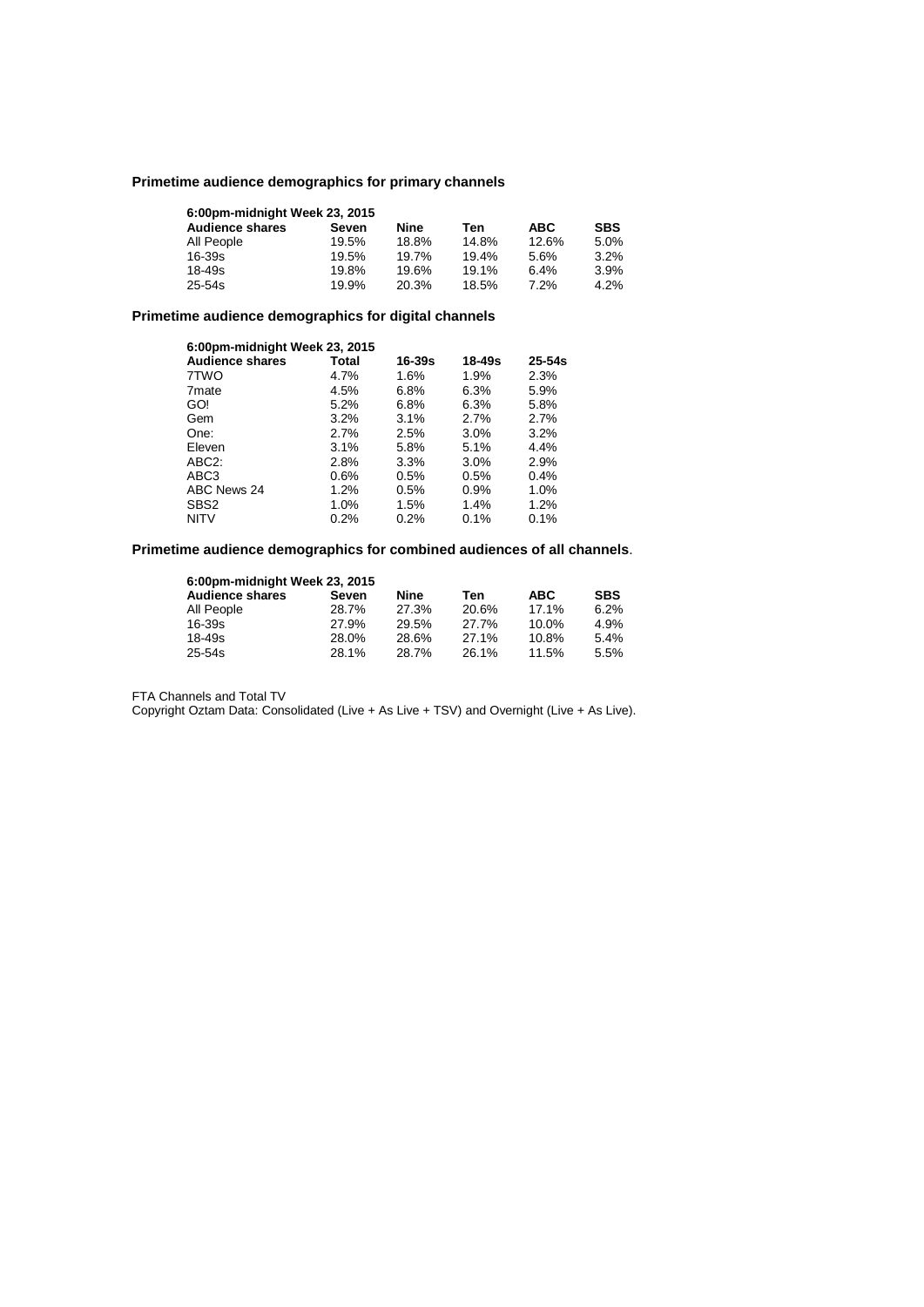## **Primetime Programming Analysis**

### **Sunday**

- Seven wins in news.
- Seven wins in primetime on primary channels.
	- Seven is number 1 for total viewers and 25-54s.
	- Seven is up 12% on Nine and up 41% on Ten in total viewers. Seven is up 2% on Nine and up 9% on Ten in 25-54s.
- Seven wins in primetime on digital channels.
	- 7mate is the most-watched digital channel for total viewers, 16-39s, 18-49s and 25-54s.
- Seven wins in primetime on combined audiences.
	- Seven + 7TWO + 7mate is number one for total viewers, 18-49s and 25-54s on the combined audiences of all channels.
	- Seven (Seven + 7TWO + 7mate) is up 15% on Nine (Nine + Go + Gem) and up 44% on Ten (Ten + One + Eleven) in total viewers.
	- Seven leads Nine and Ten in 18-49s. Seven is up 5% on Nine and up 12% on Ten in 25-54s.
- Seven wins in breakfast television. Weekend Sunrise leads Weekend Today.
- Seven scores in the most-watched programmes:

| <b>All People</b><br>Seven News<br><b>House Rules</b><br>Sunday Night | #1<br>#3<br>#9 | $25 - 54s$<br>Seven News<br><b>House Rules</b><br>Sunday Night | #2<br>#3<br>#10 |
|-----------------------------------------------------------------------|----------------|----------------------------------------------------------------|-----------------|
| 16-39s<br><b>House Rules</b><br>Seven News                            | #2<br>#6       | 18-49s<br><b>House Rules</b><br>Seven News                     | #2<br>#3        |

- **AFL on Seven: Sunday Afternoon Football** dominates in total viewers, 16-39s, 18-49s and 25-54s across its broadcast markets on Seven.
- **Seven News** (1.433 million). Seven News wins network up 168,000 viewers on Nine News, a 13% audience advantage.
- **House Rules** (1.131 million) outpaces Reno Rumble and Masterchef, peaks at 1.357 million, and is one of Sunday's top two most-watched programmes for 16-39s, 18-49s and 25-54s.

### **Monday**

- Seven wins in breakfast television. Sunrise leads Today.
- Seven wins in morning television. The Morning Show leads Mornings.
- Seven wins in primetime on digital channels.
	- 7TWO is the most-watched digital channel for total viewers.
	- 7mate is the most-watched digital channel for 16-39s, 18-49s and 25-54s.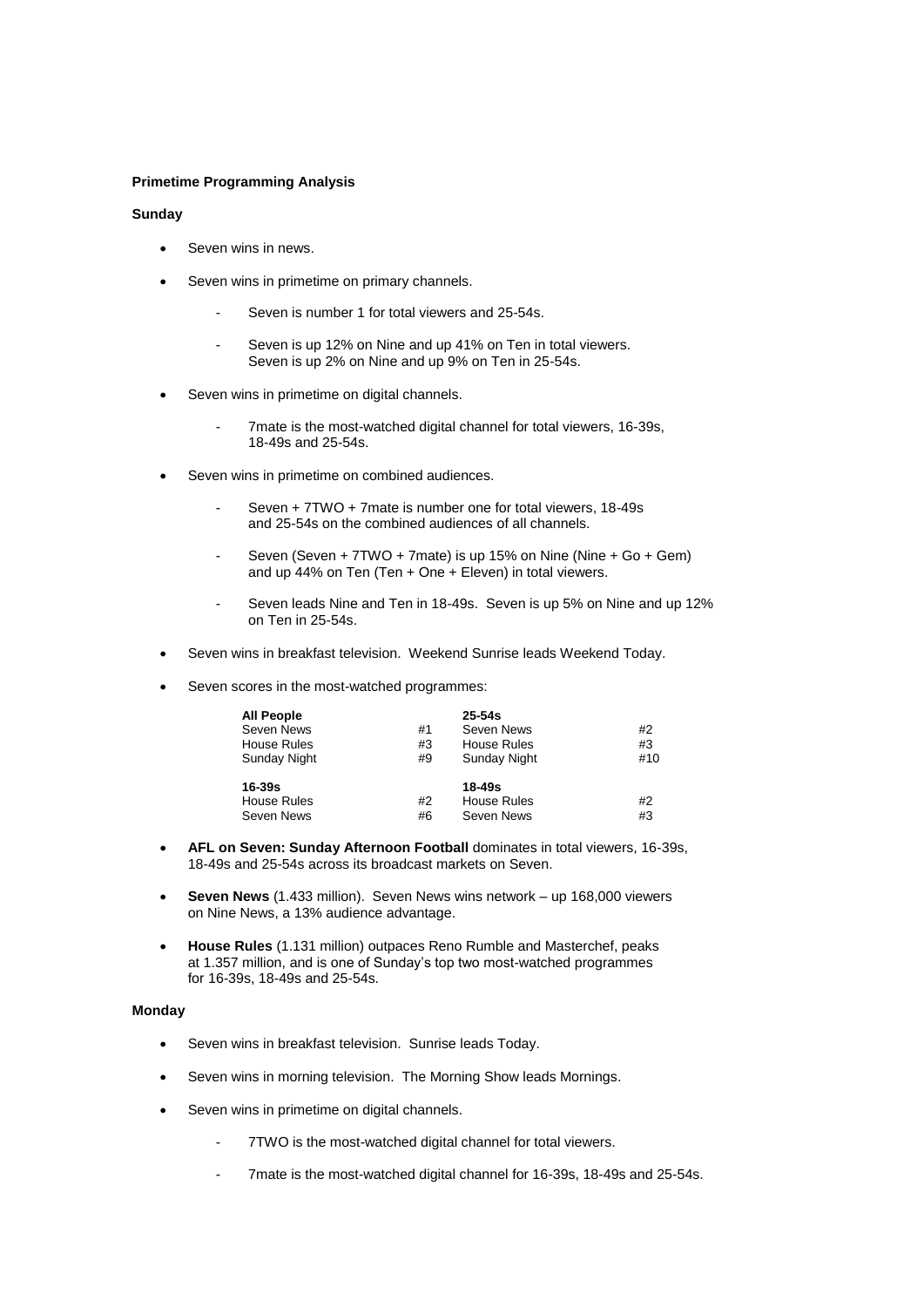## **Tuesday**

- Football on Seven: Sydney FC vs Chelsea dominates on 7mate.
- Seven wins in primetime on combined audiences.
	- Seven + 7TWO + 7mate is number one for total viewers, 16-39s, 18-49s and 25-54s on the combined audiences of all channels.
	- Seven (Seven + 7TWO + 7mate) leads Nine (Nine + Go + Gem) and is up 15% on Ten (Ten + One + Eleven) in total viewers.
	- Seven leads Nine and is up 15% on Ten in 16-39s. Seven leads Nine and is up 4% on Ten in 18-49s. Seven leads Nine and Ten in 25-54s.
- Seven wins in primetime on digital channels.
	- 7mate is the most-watched digital channel for total viewers, 16-39s, 18-49s and 25-54s.
- Seven wins in breakfast television. Sunrise leads Today.
- Seven scores in the most-watched programmes:

| <b>All People</b>           |     | $25 - 54s$                  |    |
|-----------------------------|-----|-----------------------------|----|
| Seven News                  | #5  | House Rules                 | #5 |
| Seven News - Today Tonight  | #6  | Ramsay's Kitchen Nightmares | #8 |
| <b>House Rules</b>          | #9  |                             |    |
| Home and Away               | #10 |                             |    |
|                             |     |                             |    |
|                             |     |                             |    |
| 16-39s                      |     | 18-49s                      |    |
| House Rules                 | #3  | House Rules                 | #5 |
| Ramsay's Kitchen Nightmares | #5  | Ramsay's Kitchen Nightmares | #6 |
| Home and Away               | #7  | Seven News - Today Tonight  | #8 |

## **Wednesday**

- Seven wins in primetime on primary channels.
	- Seven is number 1 for total viewers: up 9% on Nine and up 21% on Ten.
- Seven wins in primetime on digital channels.
	- 7TWO is the most-watched digital channel for total viewers.
- Seven wins in primetime on combined audiences.
	- Seven + 7TWO + 7mate is number one for total viewers on the combined audiences of all channels.
	- Seven + 7TWO + 7mate is up 10% on Nine + Go + Gem and up 26% on Ten + One + Eleven in total viewers.
- Seven wins in breakfast television. Sunrise is up 31% on Today.
- Seven wins in morning television. The Morning Show is up 44% on Mornings.
- Seven scores in the most-watched programmes:

| <b>All People</b>          |    | $25 - 54s$         |    |
|----------------------------|----|--------------------|----|
| Seven News                 | #3 | <b>House Rules</b> | #4 |
| Seven News - Today Tonight | #6 | Home and Away      | #6 |
| House Rules                | #8 |                    |    |
| Home and Away              | #9 |                    |    |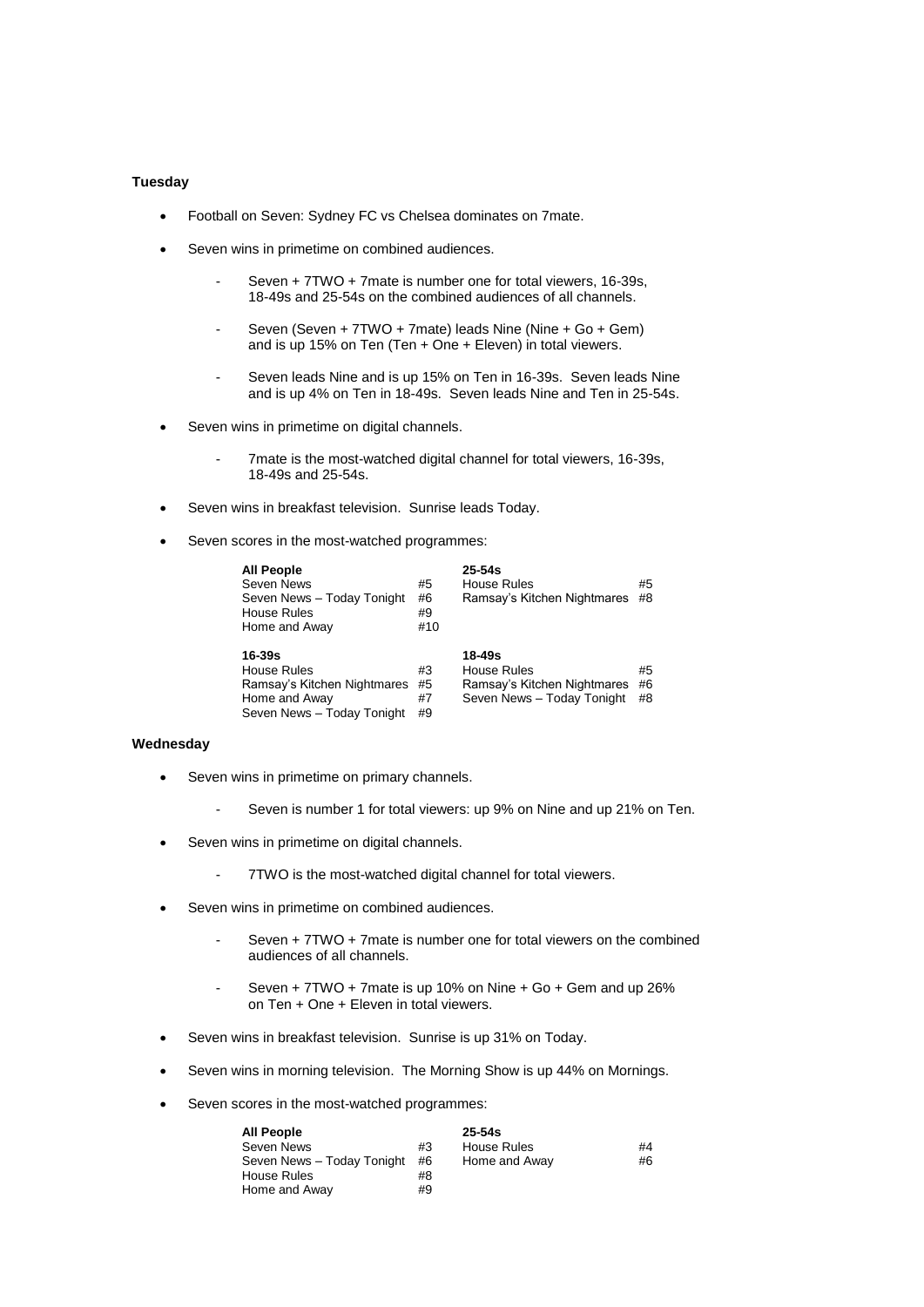| 16-39s         |     | $18 - 49s$    |    |
|----------------|-----|---------------|----|
| House Rules    | #2  | House Rules   | #2 |
| Home and Away  | #7  | Home and Away | #8 |
| Criminal Minds | #10 |               |    |

 **House Rules** (0.856 million) is one of Wednesday's top two most-watched programmes for 16-39s and 18-49s.

## **Thursday**

- Seven wins in breakfast television. Sunrise is up 19% on Today.
- Seven wins in morning television. The Morning Show is up 32% on Mornings.
- Seven wins in primetime on digital channels.
	- 7TWO is the most-watched digital channel for total viewers.

# **Friday**

- Seven wins in primetime on primary channels.
	- Seven is number 1 for total viewers, 16-39s, 18-49s and 25-54s.
	- Seven is up 16% on Nine and up 77% on Ten in total viewers.
	- Seven is up 27% on Nine and up 66% on Ten in 16-39s. Seven is up 26% on Nine and up 49% on Ten in 18-49s. Seven is up 16% on Nine and up 45% on Ten in 25-54s.
- Seven wins in primetime on digital channels.
	- 7mate is the most-watched digital channel for total viewers.
- Seven wins in primetime on combined audiences.
	- Seven + 7TWO + 7mate is number one for total viewers, 18-49s and 25-54s on the combined audiences of all channels.
	- Seven (Seven + 7TWO + 7mate) is up 9% on Nine (Nine + Go + Gem) and up 83% on Ten (Ten + One + Eleven) in total viewers.
	- Seven is up 61% on Ten in 16-39s. Seven is up 4% on Nine and up 47% on Ten in 18-49s. Seven is up 4% on Nine and up 45% on Ten in 25-54s.
- Seven wins in breakfast television. Sunrise is up 9% on Today.
- Seven scores in the most-watched programmes:

| All People<br>Seven News<br>Seven News - Today Tonight<br>Better Homes and Gardens | #3<br>#4<br>#7  | $25 - 54s$<br>Seven News<br>Better Homes and Gardens   | #8<br>#10 |
|------------------------------------------------------------------------------------|-----------------|--------------------------------------------------------|-----------|
| $16-39s$<br>Better Homes and Gardens<br>AFL on Seven<br>Seven News - Today Tonight | #6<br>#9<br>#10 | $18 - 49s$<br>AFL on Seven<br>Better Homes and Gardens | #8<br>#9  |

 **AFL on Seven: Friday Night Football** dominates in total viewers, 16-39s, 18-49s and 25-54s across its broadcast markets on Seven – 31 share in total viewers, 33 share in 16-39s, 34 share in 18-49s and 33 share in 25-54s.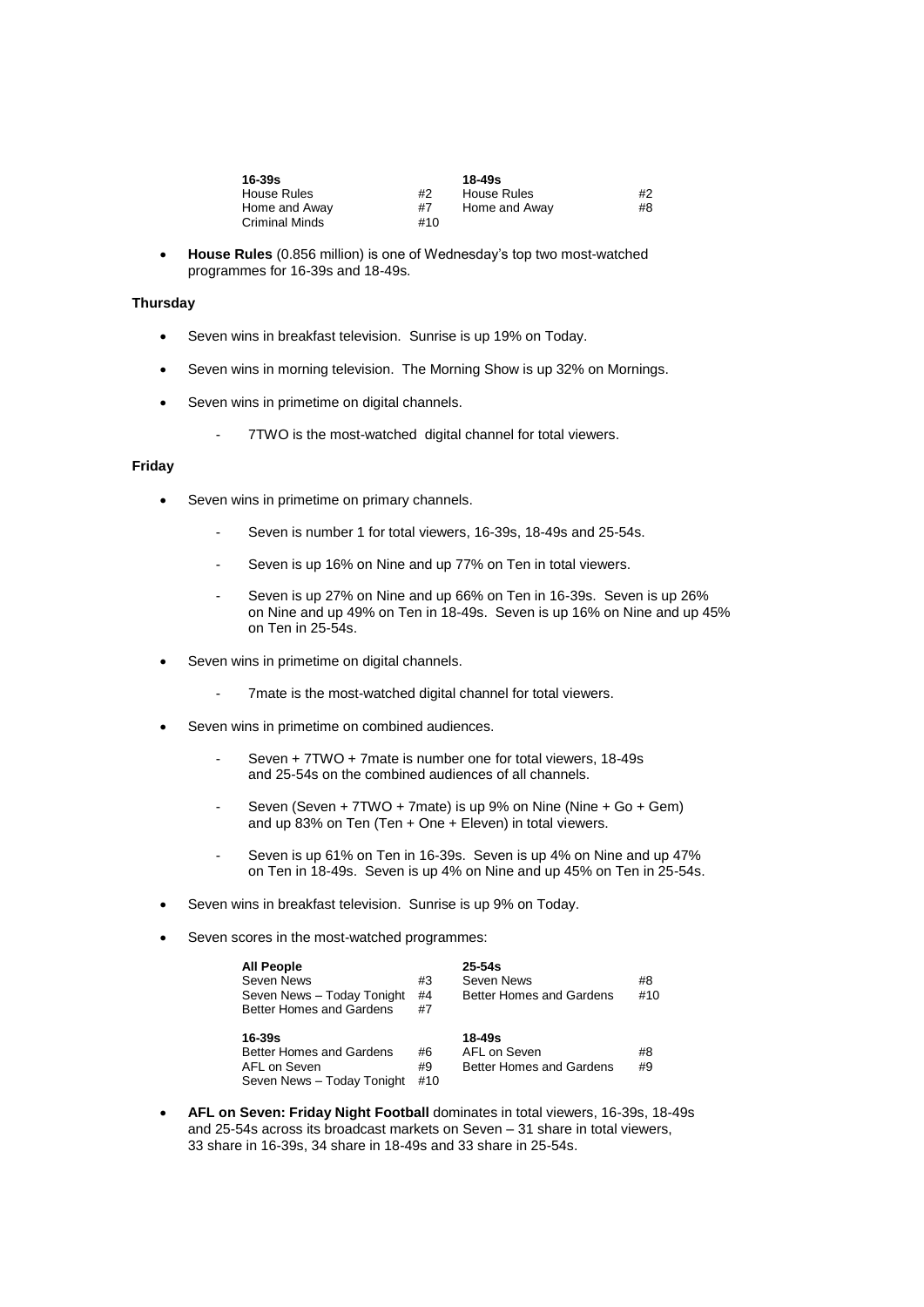## **Saturday**

- Seven wins in news.
- Seven wins in primetime on primary channels.
	- Seven is number 1 for total viewers, 16-39s, 18-49s and 25-54s.
	- Seven is up 58% on Nine and up 166% on Ten in total viewers.
	- Seven is up 107% on Nine and up 98% on Ten in 16-39s. Seven is up 95% on Nine and up 112% on Ten in 18-49s. Seven is up 70% on Nine and up 129% on Ten in 25-54s.
- Seven wins in primetime on combined audiences.
	- Seven + 7TWO + 7mate is number one for total viewers, 16-39s, 18-49s and 25-54s on the combined audiences of all channels.
	- Seven (Seven + 7TWO + 7mate) is up 31% on Nine (Nine + Go + Gem) and up 137% on Ten (Ten + One + Eleven) in total viewers.
	- Seven is up 66% on Nine and up 92% on Ten in 16-39s. Seven is up 57% on Nine and up 89% on Ten in 18-49s. Seven is up 46% on Nine and up 96% on Ten in 25-54s.
- Seven wins in breakfast television. Weekend Sunrise is up 21% on Weekend Today across 7:00-10:00am.
- Seven scores in the most-watched programmes:

| <b>All People</b><br>Seven News<br>AFL on Seven                                                   | #1<br>#7                   | $25 - 54s$<br>Seven News<br>Surveillance Oz<br>Despicable Me<br>AFL on Seven<br>AFL on Seven: Post-Match | #1<br>#4<br>#5<br>#6<br>#10 |
|---------------------------------------------------------------------------------------------------|----------------------------|----------------------------------------------------------------------------------------------------------|-----------------------------|
| $16 - 39s$<br>Seven News<br>Despicable Me<br>AFL on Seven<br>Jurassic Park III<br>Surveillance Oz | #2<br>#3<br>#4<br>#6<br>#8 | 18-49s<br>Seven News<br>Despicable Me<br>AFL on Seven<br>Surveillance Oz<br>Jurassic Park III            | #1<br>#3<br>#4<br>#5<br>#9  |
| AFL on Seven: Pre-Match                                                                           | #10                        | AFL on Seven: Post-Match                                                                                 | #10                         |

- **Seven News** (0.874 million). Seven News wins network up 98,000 viewers on Nine News, a 13% audience advantage.
- **AFL on Seven: Saturday Night Football** dominates in total viewers, 16-39s, 18-49s and 25-54s across its broadcast markets on Seven – 28 share in total viewers, 30 share in 16-39s, 30 share in 18-49s and 26 share in 25-54s.